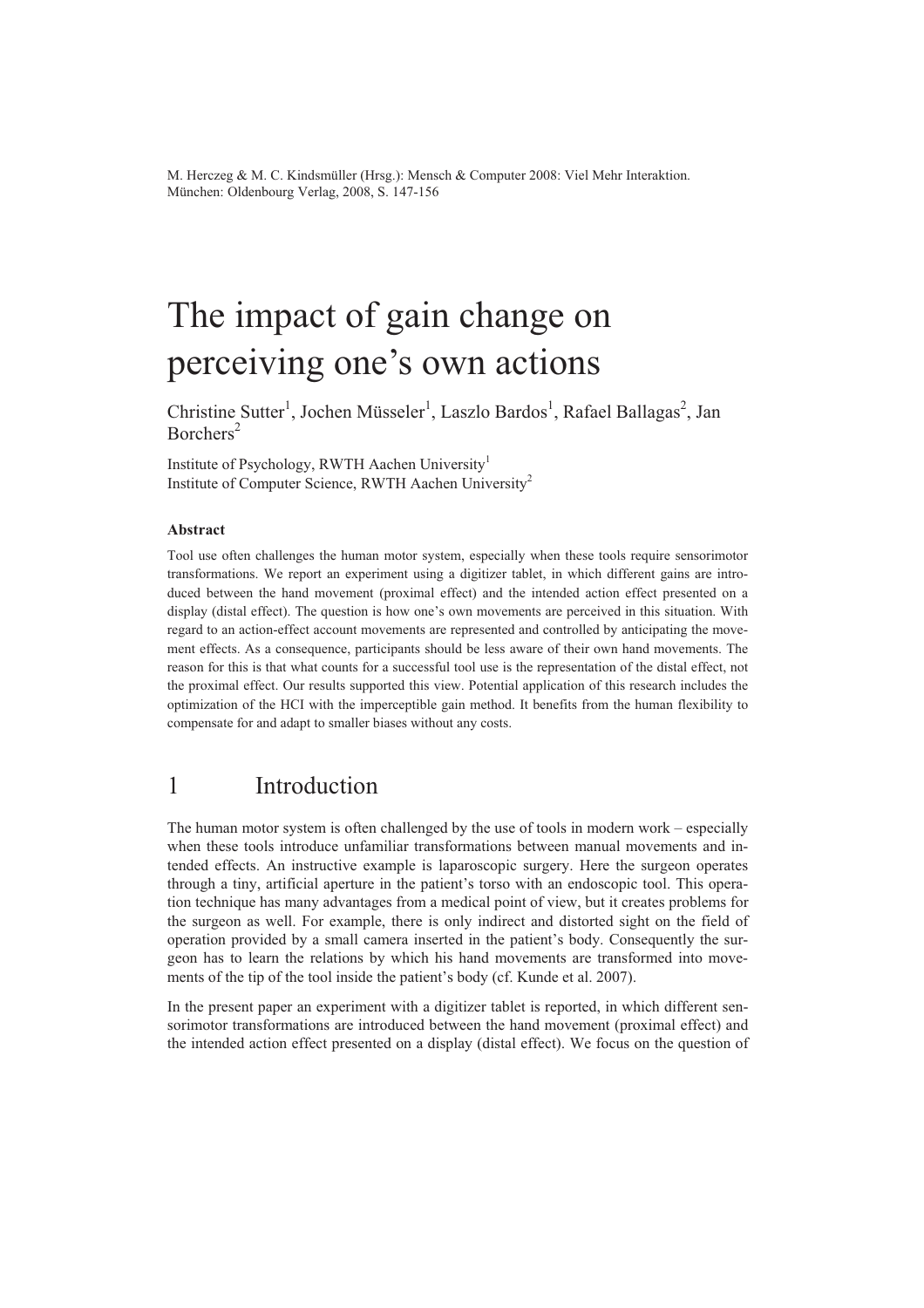how one's own movements are perceived in this situation. With regard to our theoretical framework, the theory of event coding (Hommel et al. 2001), movements are represented and controlled by anticipating the movement effects. As a consequence, participants should be less aware of their own hand movements. The reason for this is that what counts for a successful tool use is the representation of the distal effect, not the proximal effect. This was – for instance – demonstrated in a study by Rieger and colleagues (2005). They introduced different transformations between hand movements on a digitizer tablet and intended action effects presented on a display. They found a rather fast and accurate movement execution if the target amplitude visualized on the display corresponded to the hand amplitude on the tablet (high correspondence between distal and proximal effect). But, if the proximal effect (hand amplitude) did not correspond with the distal effect – experimentally realized by extension of the display amplitude while the hand amplitude remained constant – movement times varied correspondingly to the display amplitude, although the required motor activity was the same.

The predominance of action effects was further supported by research in human-computer interaction based on Fitts' law (Fitts, 1954) as well as on gain changes. First, movement times followed the perceived index of difficulty on the display when using graphical input devices (e.g. Armbrüster et al. 2007; Ballagas & Borchers 2006; Card et al. 1978; MacKenzie 1992; Sutter 2007). It was shown that rather the distal effects (e.g. the anticipated action effect of the cursor on the display) determined the movement execution than the proximal effect (tactile sensations from the moving hand). Second, performance improved when the gain was relatively close to a 1:1 transformation (e.g. Arnaut  $\&$  Greenstein 1986; Tränkle & Deutschmann 1991). With higher gains, when no correspondence between hand and cursor movement was given, performance decreased. This was also found for non-linear gains (Graham 1996). However, some studies have shown that dynamically adaptive gains can increase pointing performance (e.g. Blanch et al. 2004). Performance improved by either increasing the gain while approaching the target, or by decreasing the gain while inside the target.

All these findings hint at a critical point in designing human-computer interfaces. Although most studies did not measure the awareness of participants towards gain changes, most authors interpreted their findings in the way of the user facing a problem or feeling disturbed. The mismatch between hand movement and cursor movement caused interferences in the user's control of actions. Based on research results we assume a cognitive dominance of distal action effects over proximal action effects. For example, in recent studies participants quickly compensated for and adapted to changes in transformation introduced by visual feedback (e.g. Knoblich & Kircher 2004; Rieger et al. 2005). Most importantly, this seemed to occur completely unaware to the human and the likelihood of change detection systematically rose as a function of the extent of change (Knoblich & Kircher 2004). These findings could be due to the fact that the motor system is highly adaptive, but that the sensory feedback is noisy and proprioceptive feedback is not very accurate in predicting hand position (Ghilardi et al. 1995). This makes contexts with larger sensory differences easier to distinguish than those with similar sensory feedback (Vetter & Wolpert 2000).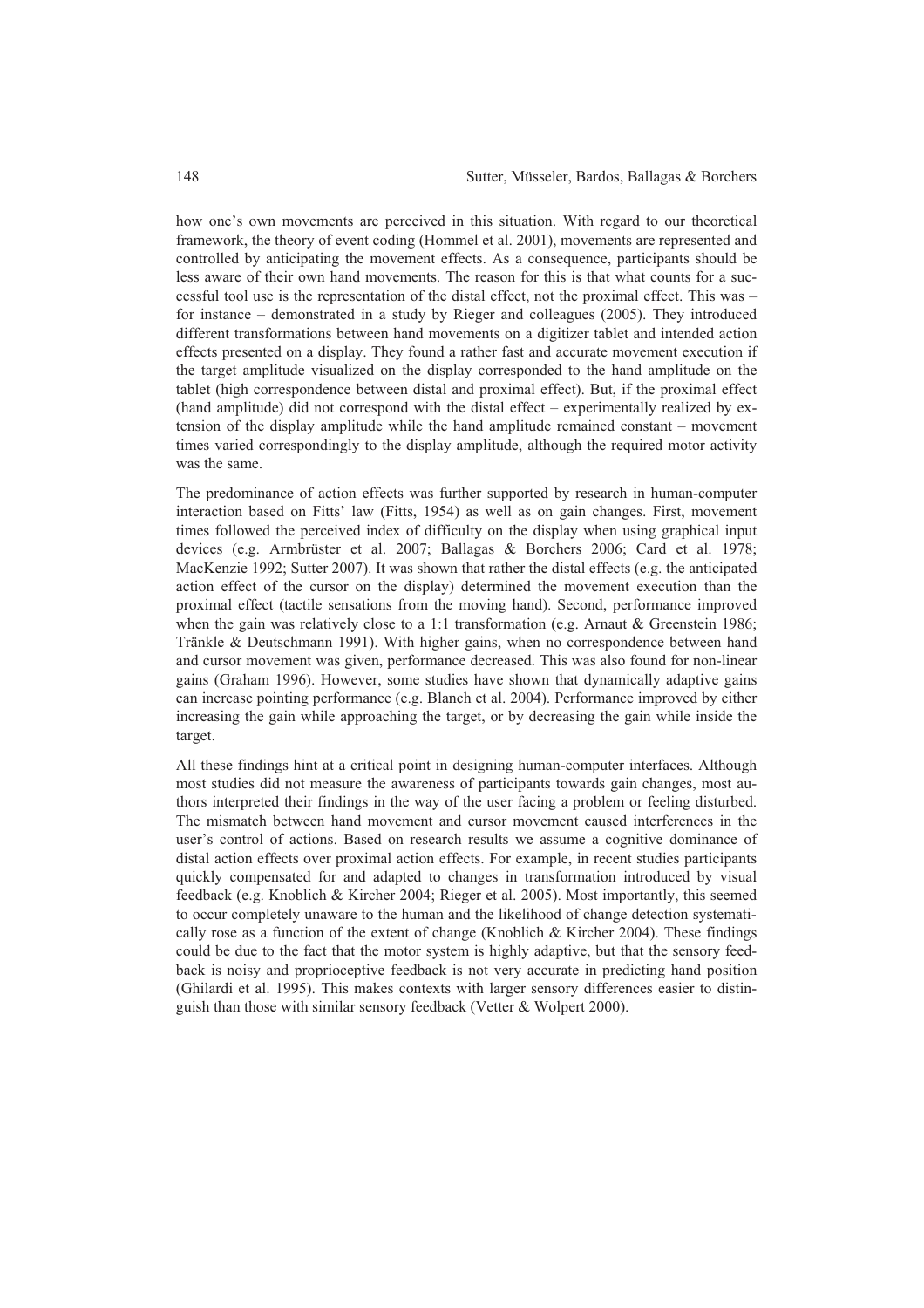In the present paper we focus on effects of sensorimotor transformation when using graphical input devices. In particular, we examine whether and how changes in gain affect user perception. The experiment consisted of several trials with different gains. By carefully adjusting the display amplitude, we managed to keep the required user action on the digitizer tablet constant. In essence this means that the participants had to execute the very same movement with the input device, but got a different representation of the task on the display, depending on the current gain. A cover screened the users' hands, thus the only visual feedback the participants perceived of their movement was provided by the computer display (beside the users' haptic and proprioceptive feedback). We hypothesized that the different visual feedback of the very same motor action results in variations of user perception.

# 2 Research Method

The experiment was based on a one-factorial design with repeated measures. Overall, 9 graduate students (6 male) from the RWTH Aachen University were under survey. Figure 1 depicts the experimental setup. The task was presented on a 17'' CRT display (EIZO F563- T) with a 1024 x 768 resolution. In front of the display was a graphic tablet (Wacom Intuos2 A3), which was operated with a stylus (Wacom Intuos2 Grip Pen). A cover screened the users' hands. Visual feedback was exclusively provided by the cursor on the display. The experimental task consisted of two horizontally arranged target boxes and involved moving the cursor back and forth between the target boxes. Each trial lasted until 25 error-free movements occurred.



*Figure 1: Experimental setup with digitizer tablet, hand cover and display*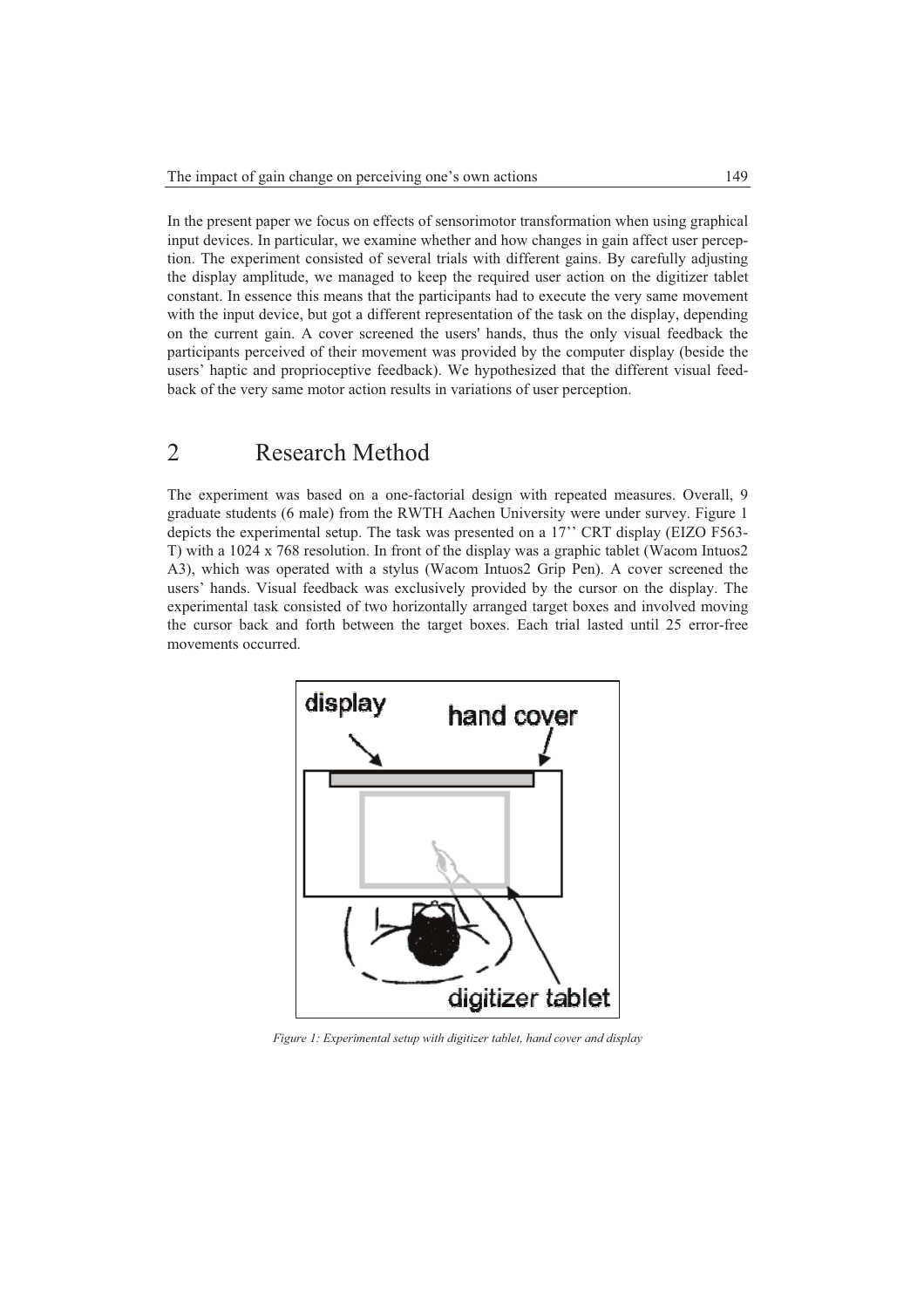The experiment consisted of 3 blocks with 3 experimental conditions each. The movement distance of the hand was the same within a block  $(2, 4 \text{ or } 6 \text{ cm})$ . Within each block movement distance of the cursor varied as a result of gain variation: For the tablet amplitude of 2 cm low  $(2 \times 1.22)$ , middle  $(2 \times 2.44)$  and high gain  $(2 \times 4.88)$  resulted in display amplitudes of 2.4, 4.8 and 9.7 cm. For the tablet amplitude of 4 cm display amplitudes were 4.8, 9.7 and 19.5 cm, and for the tablet amplitudes of 6 cm the display amplitude were 7.3, 14.6 and 29.3 cm.

Participants were instructed to continuously move the cursor back and forth between the two target boxes and to move as fast and turn as accurately as possible. As soon as they reached one target box movement direction was reversed without pausing inside the target box. Participants worked throughout three blocks of tablet amplitudes. The block order was counterbalanced between participants. Within a block gain was randomly varied. Each block consisted of 11 to 12 trials with 25 repetitions and additional 3 x 25 training trials in advance of the experiment.

The dependent variables were time of movement execution (time for each target-to-target movement), error rate (number of trials where the reversal point of movement was outside of the target box) and rating of the hand amplitude. At the end of each block participants rated the hand amplitude for the low, middle and high gain condition. The rating task is depicted in Figure 2. The distance between the target boxes indicated the gain conditions that had to be estimated: short distance (low gain), middle (middle gain) and long distance (high gain). Below the boxes an adjustable bar was displayed. Participants were able to adjust the bar by moving the stylus on the tablet. They were instructed to adjust the bar to the distance they thought to have covered with the stylus on the tablet. It was stressed that they estimate the tablet distance independently from the visual feedback of the transformed movement of the display.



*Figure 2: Screenshot of a rating task with tapping task (top) and adjustable bar (bottom)*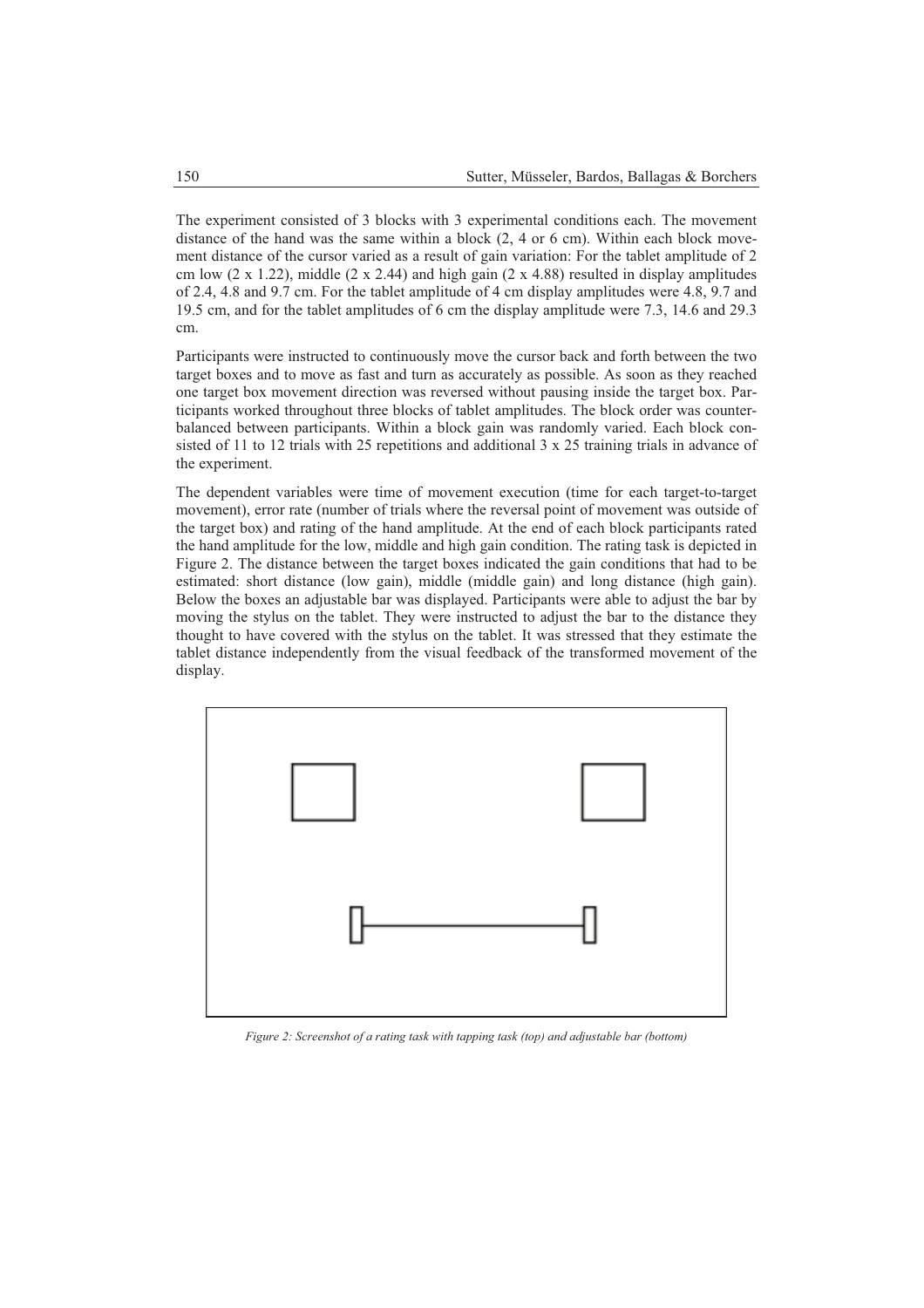# 3 Results

*Perception of transformation*: Although the tablet amplitude was held constant within a block, we assumed a perceived increase of hand amplitude if the cursor movement on the display increased as well. Blocks of tablet amplitude (2, 4 and 6 cm) were analyzed with separate analyses of variances (ANOVAs) with the within-factor gain (short, middle, long distance). The analyses confirmed that judgments of hand amplitude increased significantly in accordance with the transformed movement displayed on the screen (each  $p<0.01$ ).



*Figure 3: Mean estimation of hand amplitude compared to tablet amplitude (top) and display amplitude (bottom)* 

Additionally, blocks were analyzed with separate t-tests comparing tablet amplitude with the judgment of hand amplitude (Figure 3, top, comparison of black bar vs. grey bar) for each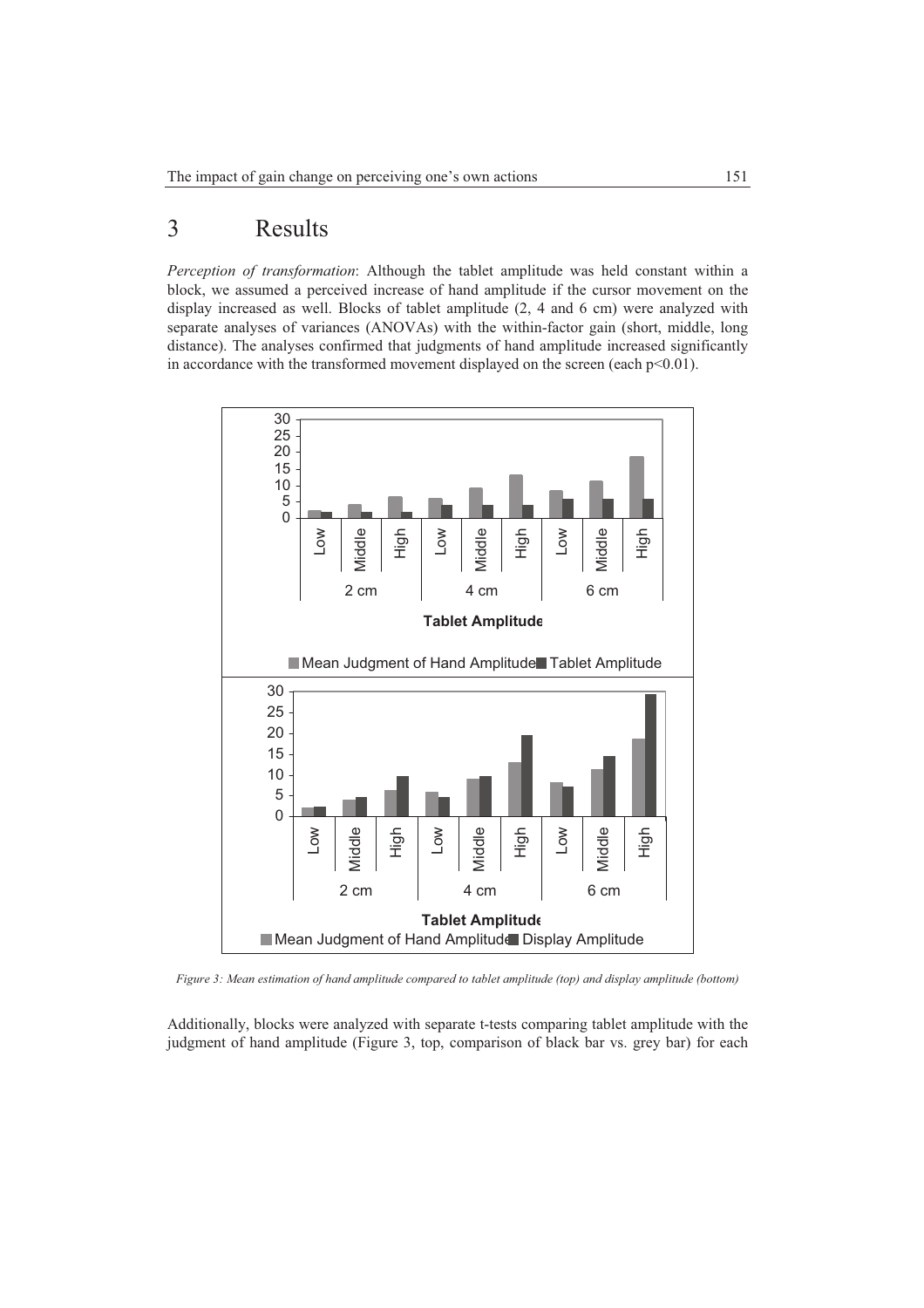gain condition. For all blocks a comparable pattern was found in the data. For the short distance (1.22:1 gain) subjective hand amplitude and tablet amplitude were rated as similar in each block (each t-test was not significant). For the middle (2.44:1 gain) and the long distance (4.88:1 gain) participants clearly overestimated the hand amplitude compared to the tablet amplitude (each t-test was significant). In the 2 cm-block participants estimated that they had covered 3.8 cm (middle) and 6.26 cm (long distance) with their hand. In the 4 cmblock they rated about 8.83 cm (middle) and 12.86 cm (long distance). In the 6 cm-block their ratings were about 11.19 cm (middle) and 18.45 cm (long distance). Findings showed that the distance of hand movements was overestimated for higher gains. Compared to the tablet amplitude of 2, 4 or 6 cm the hand movement was rated by 2-3 times farther than actually executed.

Blocks were further analyzed with t-tests comparing display amplitude to the judgments of hand amplitude (Figure 3, bottom, comparison of black bar vs. grey bar for each condition). For all blocks a comparable pattern of results was found. For the short (1.22:1 gain) and the middle distance (2.44:1) subjective hand amplitude and display amplitude were rated as similar in each block (each t-test was not significant). For the long distance (4.88:1) participants underestimated the hand amplitude compared to the display amplitude (each  $p<0.05$ ). The subjective hand amplitude was about 6.26 cm (vs. 9.7 cm in the 2 cm-block), 12.86 (vs. 19.5 cm in the 4 cm-block) and 18.45 (vs. 29.3 cm in the 6 cm-block).

The results hint at a strong interference of the visual feedback with the proprioceptive perception of the hand movement. Participants did not discover that they performed the very same motor task. In contrast, with increasing display amplitude hand amplitudes were overestimated although participants were able to rate distances very precisely as long as the tablet and display amplitude were nearly the same (1.22:1 gain).

*Perception and motor performance:* We hypothesized a decrease in motor performance as a function of display amplitude. Blocks were analyzed with separate ANOVAs with the within-subject factor gain (low, middle vs. high). For all blocks a comparable pattern was found in the data (Figure 4). Movement time and error rates increased with the high gain compared to the low and middle gain (each  $p<0.05$ ). In the 2 cm-block movement time increased about 176 ms (error rate about 15%), in the 4 cm-block about 240 ms (error rate about 18%) and in the 6 cm-block about 308 ms (error rate about 16%). Correlations between ratings of hand amplitude and performance measures revealed strong coherences. The judgments correlated highly with movement time (r between 0.54 and 0.78; each p<0.01) and error rate (r between  $0.47$  and  $0.59$ ; each  $p<0.05$ ).

We can conclude that in accordance with our assumption and the findings for the ratings it is indeed the display amplitude that strongly affected performance and perception likewise. Most amazingly was the observation that participants were mostly unaware of their tablet amplitude.

*Carry-over effects resulting from gain changes:* We assumed a fast compensation for and adaptation to gain changes. Blocks were analyzed with separate ANOVAs with the withinsubject factors gain (low, middle vs. high) and time on task (25 trials). For all blocks a comparable pattern of results was found. The ANOVAs showed significant main effects of gain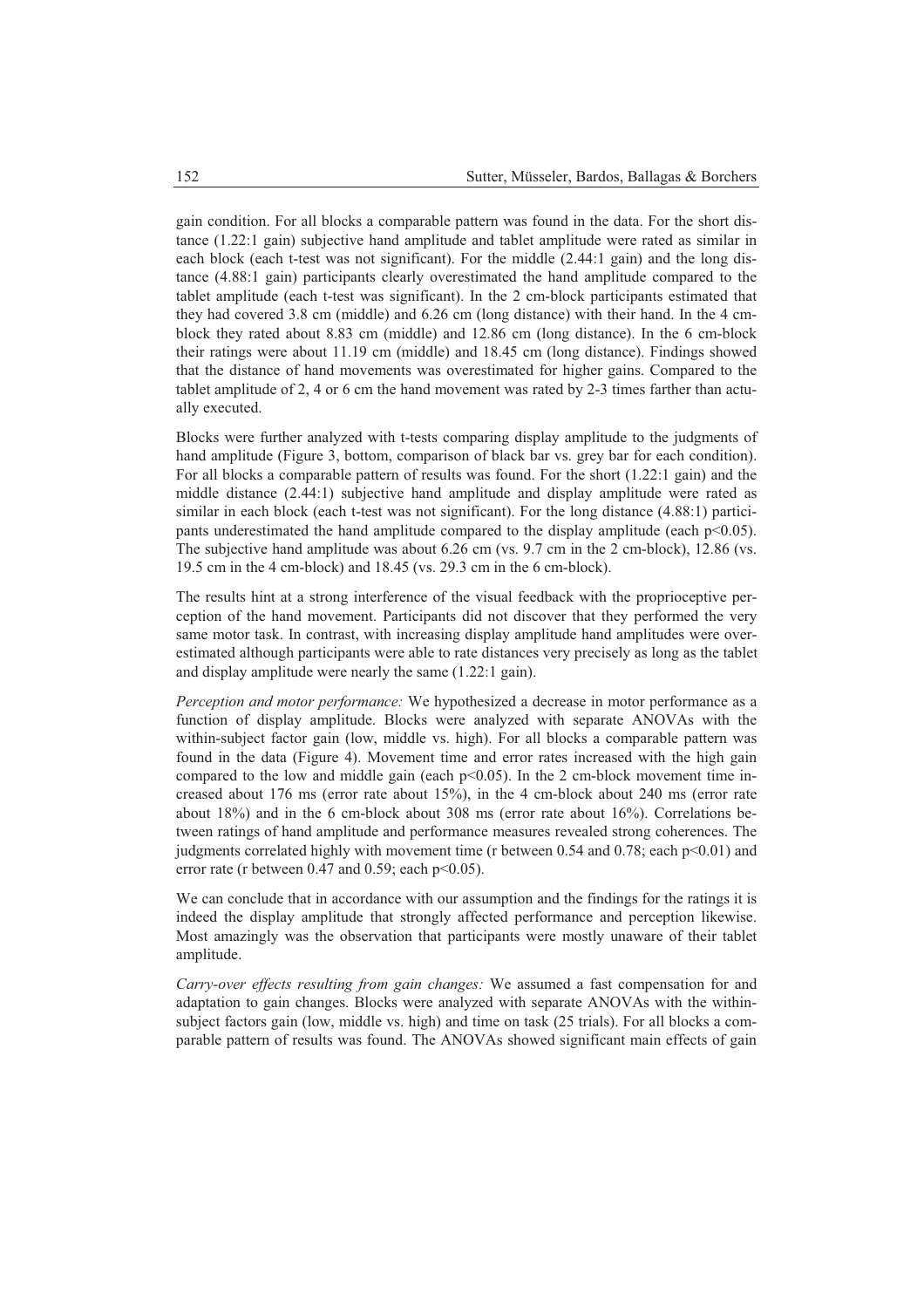(each  $p<0.01$ ) and time on task (each  $p<0.01$ ). The interactions were never significant. Movement time was highest in the first trials, dropped most in the first five trials and leveled off in the following 20 trials. In the 2 cm-block movement time dropped about 197 ms from the first to the  $15<sup>th</sup>$  trial, in the 4 cm-block about 244 ms and in the 6 cm-block about 281 ms.



*Figure 4: Mean movement time per condition* 

# 4 Discussion

In the present paper different gains were introduced between the hand movement (proximal effect) and the intended action effect presented on a display (distal effect). The question was how one's own movements were perceived in this situation. In the experiment users executed the very same movement with the stylus on a digitizer tablet, but got a different representation of the task on the display, depending on the current gain. A blind covered the users' hands and visual feedback was given exclusively via the display. The results showed that participants were able to judge their hand amplitude very precisely as long as tablet and display amplitude were similar, as it was given in the low gain condition (1.22:1 gain). However, for the higher gains amplitudes of hand movements were distinctly overestimated. This seems to confirm the position of Ghilardi et al. (1995), who found the proprioceptive feedback to be not very accurate in predicting hand position. One explanation for our findings could be in fact that sensory feedback is very noisy. However, results further showed that the judgments seemed more corresponding to the visual feedback of the display amplitude than to the hand movement executed on the tablet. For low and middle gain participants exactly rated the display amplitude instead of the actual covered tablet amplitude. But, the precision of judgment decreased with greater discrepancy between hand and display amplitude. For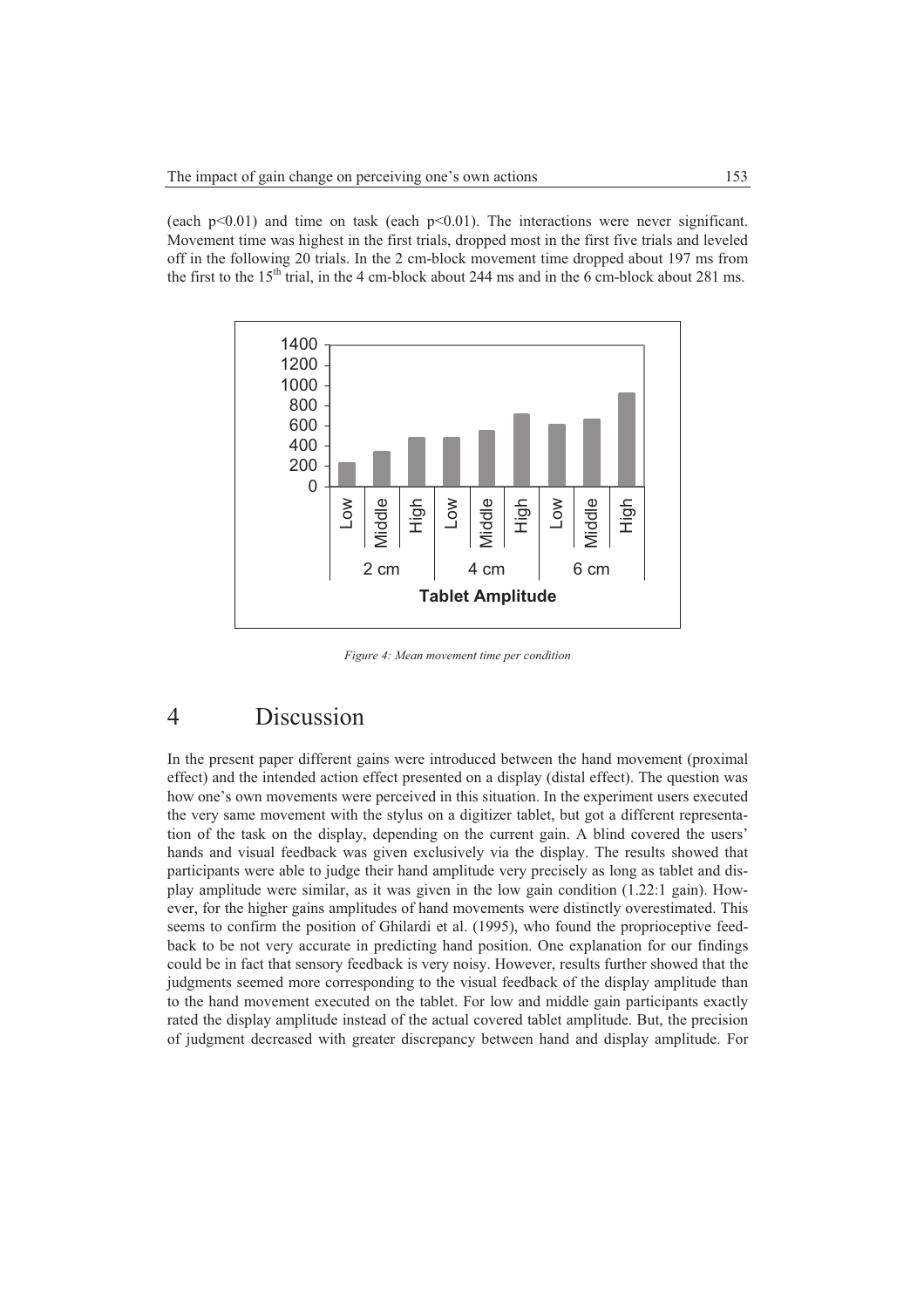example, with the high gain display amplitude was underestimated, as if participants felt uncertain of having covered such a long distance. We can conclude that in accordance with our assumptions the action effect (display amplitude) mostly determined the perception of hand movement. It overlapped the proprioceptive feedback of the moving hand and determined also the movement execution. Movement times as well as the judgments followed the extent of amplitude displayed on the screen. Movement time increased together with the display amplitude, although participants performed the same movement amplitude with their hand within each block of the experiment. In other words, as tablet amplitude was held constant the action-effect movements on the display determined user behavior. These findings are in accordance with Rieger et al. (2005), who also found that the visualized action effect sufficed to reduce or extend movement times correspondingly, although the same motor task was carried out. An amazing observation in our study was that participants were mostly unaware of their motor behavior. Comments of participants gathered during and after the experiment revealed that they had not noticed that hand amplitude remained constant while display amplitude varied by gain changes.

A second finding was that the impact of the action effect on perception and motor performance did not express the similar linear coherence as provided by the variation of gain. Judgments were most inaccurate for the long display distances and motor performance was worse for the high gain, too. For the low and middle gain condition perception was in accordance with the display amplitude, and motor performance was comparably good for the low and middle gain. Arnaut and Greenstein (1986) found the best performance when the gain was close to a 1:1 transformation. This represents the best match between manual and cursor movement. In our experiment motor actions with gains up to 2.44:1 were executed very efficiently and motor performance was the same compared to the 1.22:1 gain. However, with greater discrepancies between manual and cursor action – as realized with the  $4.88:1$  gain – movement time increased by 50% and judgments of hand amplitude were most imprecise, either when compared to the tablet amplitude and the display amplitude. We can conclude that users were able to compensate for and adapt to smaller gain changes relatively fast. This happens automatically and without affecting motor performance.

Our third finding deepens the compensation for and adaptation to gain changes and considers carry-over effects. In Rieger and colleagues' study (2005) participants compensated for a gain change directly in the first trial after a new gain was introduced. The following adaptation to the new gain continued until the fifth trial. A similar pattern of results was found in our experiment. Indeed, a new gain had an effect on motor behavior, although participants performed the very same motor task. Again, the change of the visual feedback (= change of gain) alone produced a carry–over effect in motor performance.

At least, one critical aspect in this experiment is addressed. In the progress of data gathering it became obvious that some participants were slightly confused about the judgment task at the end of each block. The rating task was presented on the display (Figure 2). Participants were instructed to adjust a visualized bar on the display to the distance they had actually covered with their hand. Some expressed their uncertainty whether they should rate the display amplitude or the hand amplitude. In a recent study in our lab we introduced a verbal rating task after each trial, where we instructed participants to repeat the hand movement on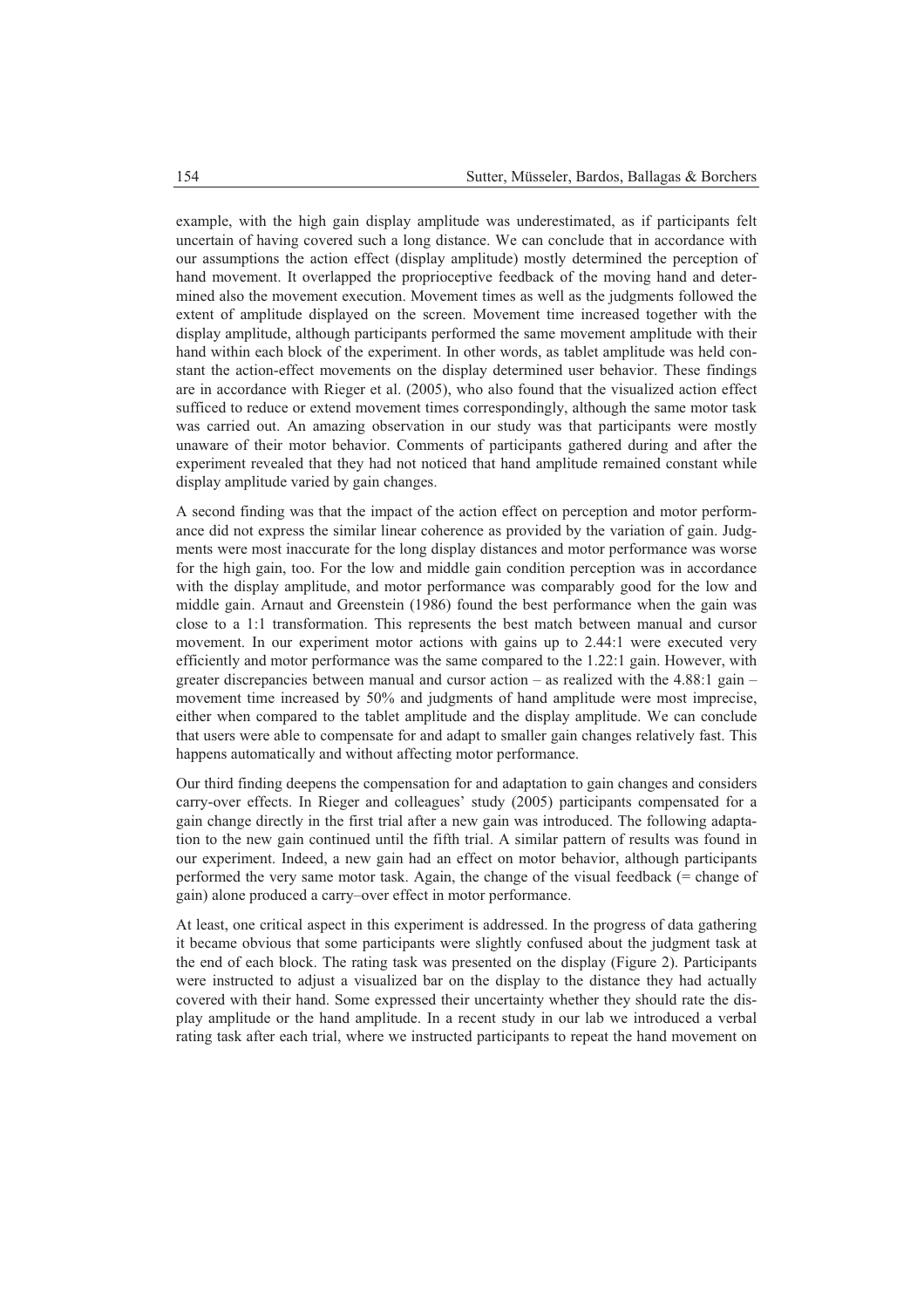the tablet once more (without visual feedback on the display) and then to judge the distance with regard to a tape-measure. Participants were able to respond easily and results support the reported findings.

We can conclude that sensorimotor transformations affect movement perception and performance to a great deal, which is in accordance with the action-effect account (Hommel et al. 2001). Human-computer interaction containing sensorimotor transformations is highly determined by the perceived distal action effect (moving cursor), while the proximal action effects (moving hand) is to a great amount imperceptible to the user. This dissociation in perceiving proximal and distal effects is important, as it is a precondition for using computers successfully. The present study introduced research on perceptibility of gain changes and its impact on performance, and results help to optimize human-computer interactions. Most studies so far found distinct performance losses for higher gains (e.g. Arnaut & Greenstein 1986; Graham 1996; Tränkle & Deutschmann 1991) and research is still looking for solutions to improve human-computer interaction when big displays and large distances demand for higher gains (e.g. Grossmann & Balakrishnan 2005). The present results demonstrated the highly flexible and adaptive nature of the human motor system, since lower gains  $(\leq 2.44:1)$  were compensated for and adapted to very quickly, and without any performance loss at all. As a consequence the optimized interaction should rely on gains that are within that range of undetected compensation and adaptation, being therefore without effect to human perception and performance. We will introduce this as the imperceptible gain. In other words, action effects are adapted to this human bias. The imperceptible gain method can be further combined with the optimization of the cursor expressiveness with the selexel method (Ballagas & Borchers 2006). It describes an approach to improve the match between the selection resolution of the user interface to the expressiveness of the input device. The screen is divided into atomic selectable elements, or selexels, with a resolution that is independent of the pixel resolution of the screen. Especially the use of low precision pointing devices will be improved. Another example to improve the pointing performance in combination with the imperceptible gain is to increase the size of the cursor (e.g. bubble cursor by Grossmann  $\&$ Balakrishnan 2005). This cursor dynamically resizes the active cursor region to always encompass exactly one selectable object that is nearest to the center position of the cursor. The imperceptible gain benefits to a great deal of other approaches in HCI and improves the use of graphical input devices.

### **References**

- Armbrüster, C., Sutter, C., & Ziefle, M. (2007). Notebook input devices put to the age test: The usability of trackpoint and touchpad for middle-aged adults. *Ergonomics, 50*, 426-445.
- Arnaut, L. Y. & Greenstein, J. S. (1986). Optimizing the Touch Tablet: The Effects of Control-Display Gain and Method of Cursor Control. *Human Factors, 28*(6), 717-726.
- Ballagas, R. & Borchers, J. (2006). Selexels: A conceptual framework for pointing devices with low expressiveness. Technical Report RWTH Aachen University. Aachen, http://aib.informatik.rwthaachen.de.
- Blanch, R., Guiard, Y., & Beaudouin-Lafon, M. (2004). Semantic pointing: improving target acquisition with control-display adaptation. In *Proc. CHI '04*, ACM Press, 519-526.